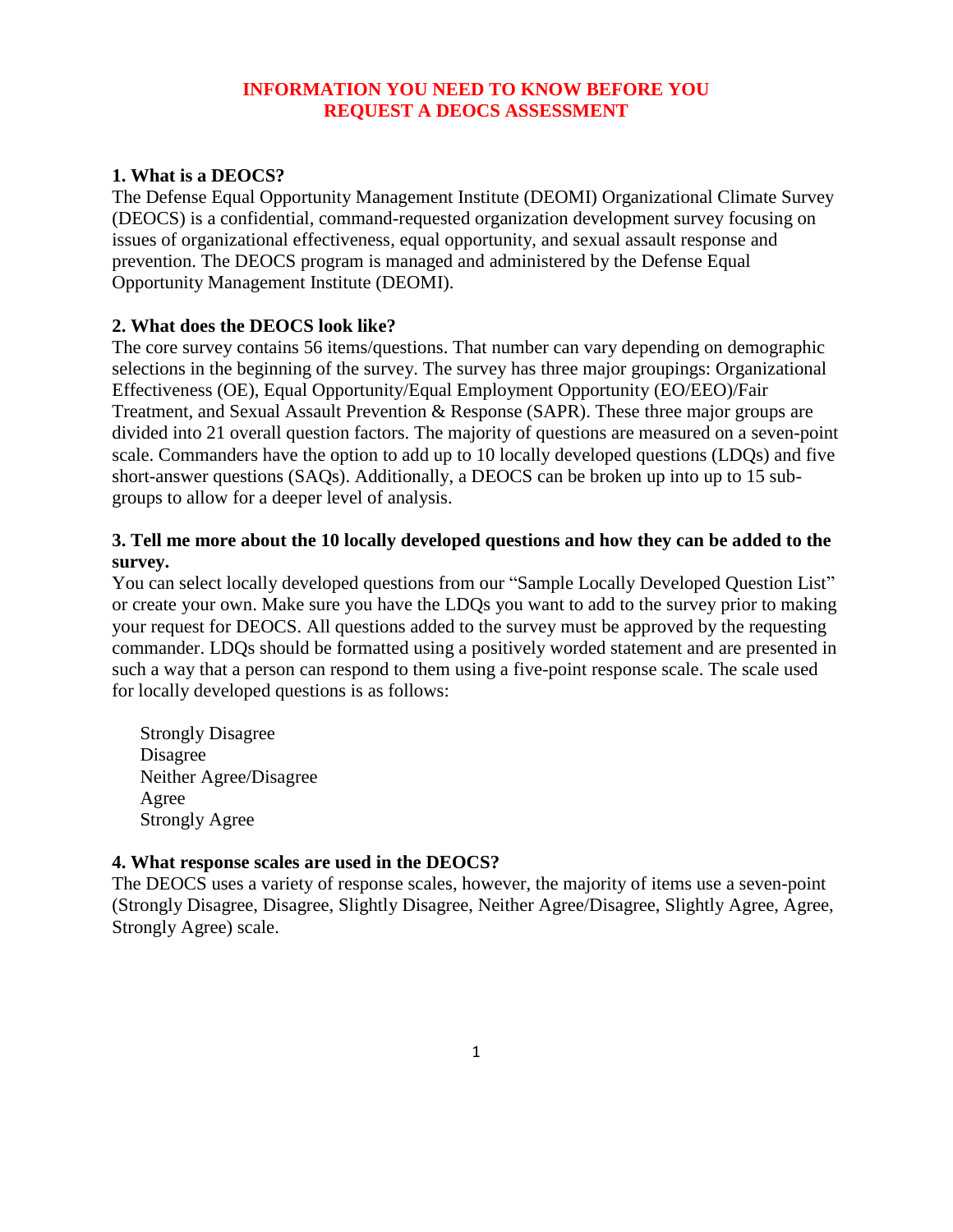### **5. Who can request a DEOCS?**

The survey is available to all Department of Defense (DoD) agencies and administered by request of the unit commander/director. DEOCS results are provided to the requesting commander; however, access to the account is also provided to the survey administrator and the commander's supervisor upon generation of the DEOCS report. Commanders can authorize a responsible member, preferably an equal opportunity advisor (EOA, CCS, CMEO, EOR, MEO, etc), within their unit to make the request on their behalf. This authorization is handled through the "Commander Consent Verification" process that is completed when making a request for a DEOCS.

### **6. What is a survey administrator?**

The survey administrator, in most cases, is the requestor of the DEOCS assessment. The survey administrator is usually a DEOMI-trained equal opportunity advisor or someone who is serving as the EO advisor to the commander. However, anyone directed by the requesting commander can serve as the survey administrator. The survey administrator is responsible for overseeing the assessment process to include requesting, receiving, and distributing Scantron response sheets and/or online survey password letters. Upon approval of a DEOCS request, the survey administrator will receive an email with additional information. He/she will also be given access to an administrative management site developed specifically to assist with the assessment from beginning to end.

### **7. Can contractors take the DEOCS?**

No. The guidance speaking to contractors is located in *DoDM 8910.01-V2, June 30, 2014* Section (4), page 17. Contractors with the federal government are considered to be members of the public for information collection purposes, and OMB approval is required to collect information from them.

### **8. What is the "Commander Consent Verification," and why is it required?**

It is common for a unit commander to have the DEOCS conducted through the EO advisor or responsible agent. Because the DEOCS is an assessment for a commander, it is necessary for the requestor to acknowledge he/she has (1) obtained consent from the commander to request the assessment and (2) obtained consent from the commander to receive the DEOCS report.

### **9. Is it possible to request a DEOCS without obtaining the commander's consent?**

No. The commander of the unit requesting the DEOCS must be aware of the request. The individual requesting the DEOCS will have to verify that he/she obtained commander consent.

### **10. Once a request for DEOCS is made, does the commander receive a notification?**

Yes. Upon approval of a request for a DEOCS assessment, an email is forwarded to the commander and commander's supervisor acknowledging the request and the name of the requestor. The commander **does not** need to reply to the email notification if he/she is aware of the DEOCS and grants authorization to the requestor.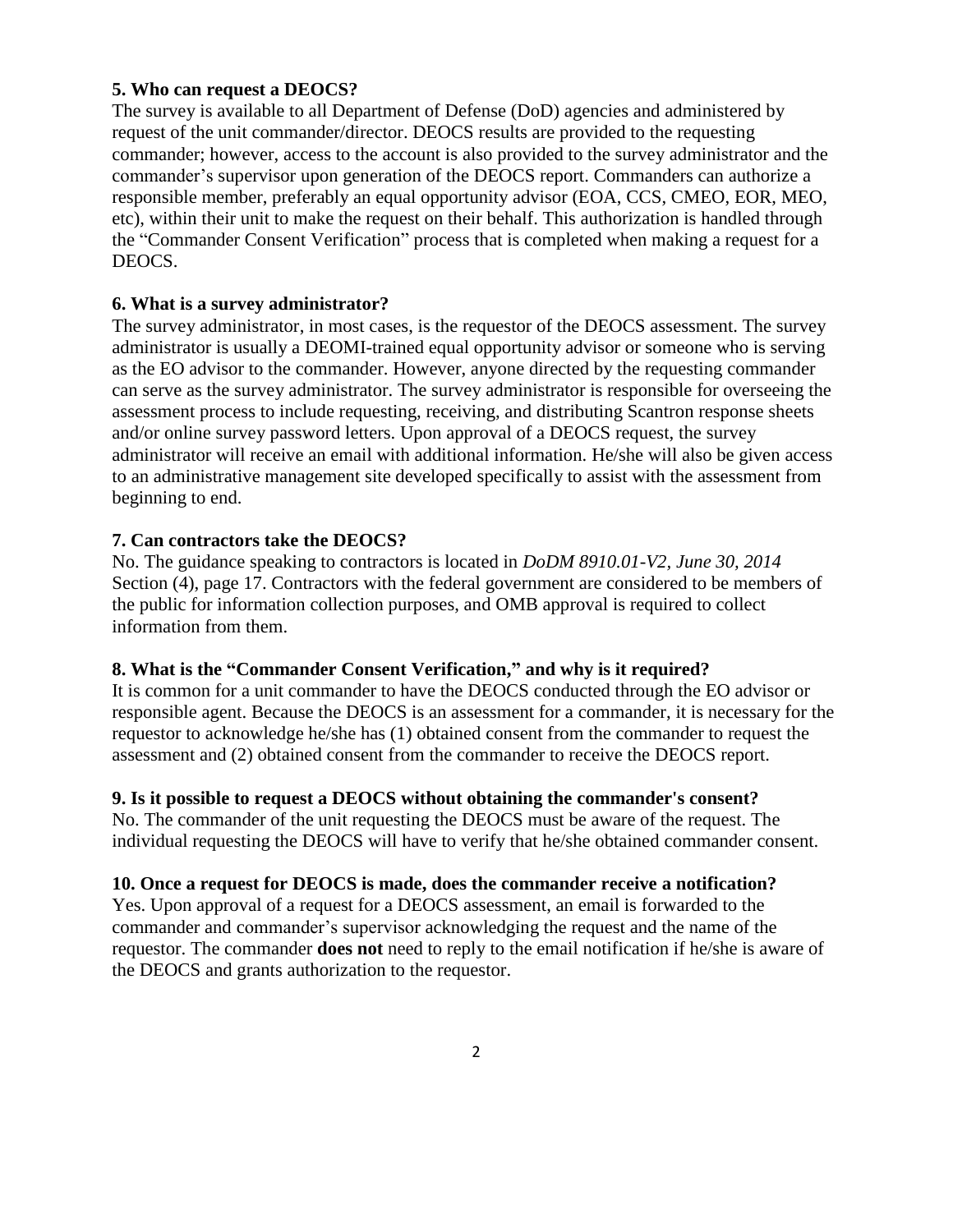## **11. Why do I have to provide my commander's supervisor's information?**

The Secretary of Defense released a Sexual Assault Prevention and Response memo dated 6 May 2013. This memo levies an additional requirement on all commanders who conduct command climate surveys. The requirement states the following:

*Enhancing Commander Accountability*: To enhance accountability and improve insight into subordinate command climate, the USD (P&R) shall require that the results of FY13 National Defense Authorization Act-mandated annual command climate surveys will now also be provided to the next level up in the chain of command.

## **12. What is DEOMI doing to meet the SECDEF requirement to enhance commander accountability?**

To ensure this requirement is being met, DEOMI has enabled a couple of features in its command climate survey request form and notification emails.

1) Survey administrators enter the commander's supervisor's (the next level up in the chain of command) information in their DEOCS request.

2) Once the request has been approved, the commander's supervisor will receive an email notification (from the system) that a command climate survey has been requested by the command. This notification is in addition to the normal commander's notification and administrator approval/account info email.

3) Upon survey completion and the report being generated, the commander's supervisor, requesting commander, and the survey administrator will all receive a notification email stating the survey has been completed and the report has been generated. This email will also include the administrator account information so both the commander's supervisor and requesting commander can access the system and retrieve the PDF survey report.

# **13. How many people do I need to have assigned to my unit to conduct a DEOCS?**

The DEOCS is a unit-level assessment tool. A minimum of 16 responses are required to generate a DEOCS report. Requests for DEOCS in units with fewer than 16 assigned personnel will not be processed. If you have fewer than 16 assigned personnel, an alternative method such as interviews or focus groups should be used. Contact your local EOA, program manager, or EO Service HQs to ensure you are complying with your Service's policy.

# **14. What password options are available to take the DEOCS?**

When conducting an online DEOCS, the unit has two options for passwords to allow unit members to take the survey. The first option is print passwords. This type of password is used by smaller units and allows every member of the unit to receive an individual, unique password. Print passwords require the administrator to print out all passwords for unit members and distribute them. Using this password option allows unit members to re-enter the survey if they had to leave or got disconnected. They will re-enter the survey at the last page completed.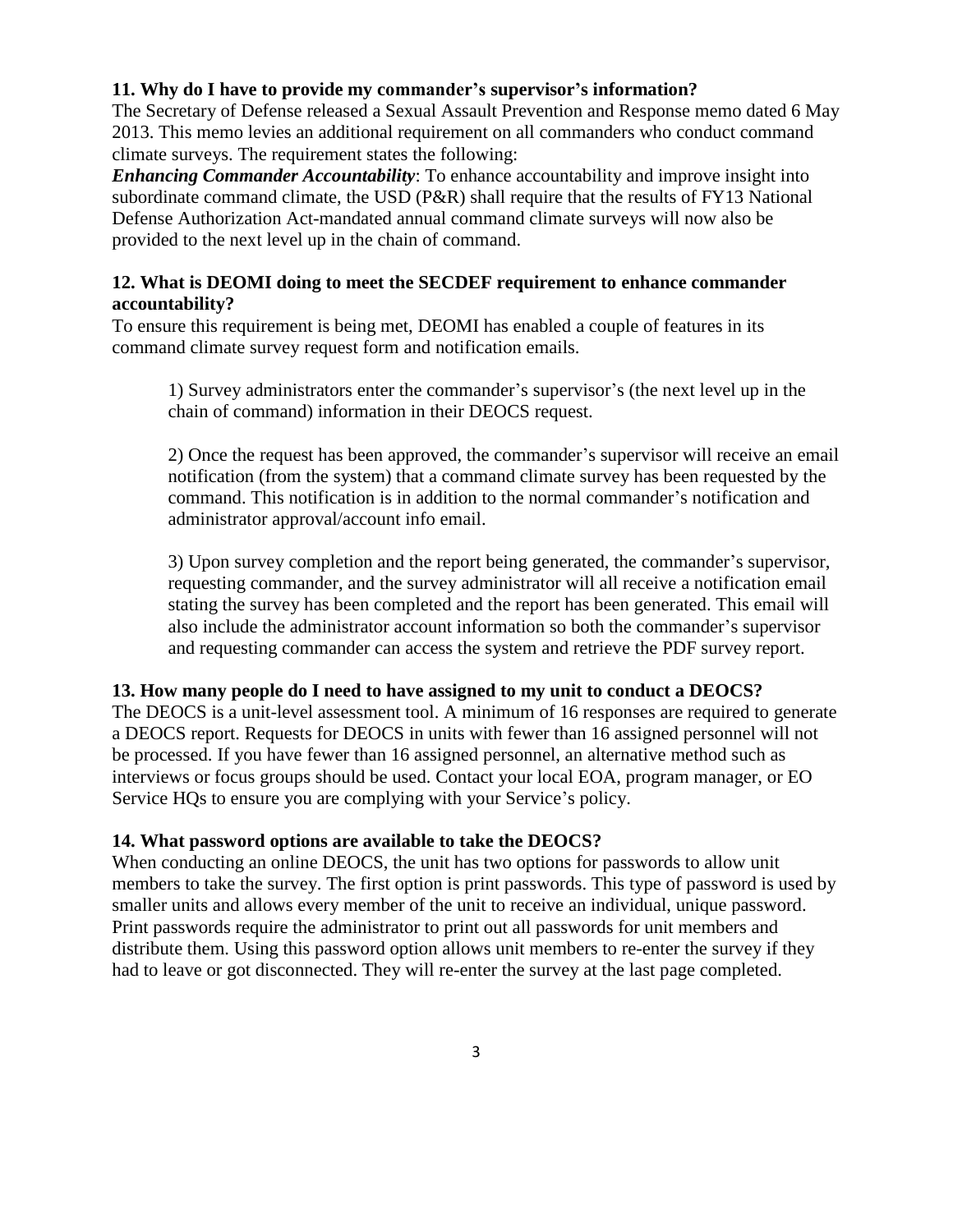Email passwords are computer-generated passwords similar to the print passwords; however, the entire unit receives the same password. Email passwords are used by larger units and do not require administrators to print them out. Instead, they can be emailed to all members of the unit.

If you are conducting a DEOCS with sub-unit breakouts, the administrator will receive a single password for each breakout.

## **15. What information will I need to have available when I make a DEOCS request?**

You will need the following information to complete the DEOCS request form:

- − Unit Identification Code (UIC) **(USN, USMC, & USA Only)**
- − Personal Accounting Symbol (PAS) **(USAF Only)**
- − Operational Facilities (OPFAC) **(USCG Only)**
- − Mailing address for organization
- − Branch of service
- − Service component
- − **\***Demographic information based on sex by rank/grade **(USCG exempt)**
- − Name/rank/grade/email of survey administrator
- − DSN phone number of survey administrator
- − Commercial phone number of survey administrator
- − Name/rank/grade/email of commander/director
- − Name/rank/grade/email of commander's supervisor
- − Number of passwords required to take online survey
- − Number of Bubble Response Sheets to take paper survey **(If applicable)**
- − Ten locally developed questions (LDQs) selected **(Optional)**
- − Five short-answer questions (SAQs) selected **(Optional)**

\* Enter the demographics of the "assigned" personnel. Do not include the Commander's demographics as they do not routinely complete a survey.

The following demographics are needed; sex (male/female) broken out by (E1-3, E4-6, E7-9, Warrant Officer, O1-3, O4 and above, civilian grades 1-12, civilian grades 13-SES, NAF/WG/ WS/WL, and then if applicable any "other" groups.

## **16. Explain the requirement to add demographic information based on Sex to the request area.**

DEOMI provides DEOCS survey results directly to commanders as well as provides analysis of combined unit DEOCS results to the DoD and the Services. To increase utility and precision of DEOCS data, additional demographic information is required. Demographic information will also be used to increase fidelity of future data analysis and the subsequent display of survey results to commanders and within roll-up reports. This demographic information will not be displayed in your DEOCS report.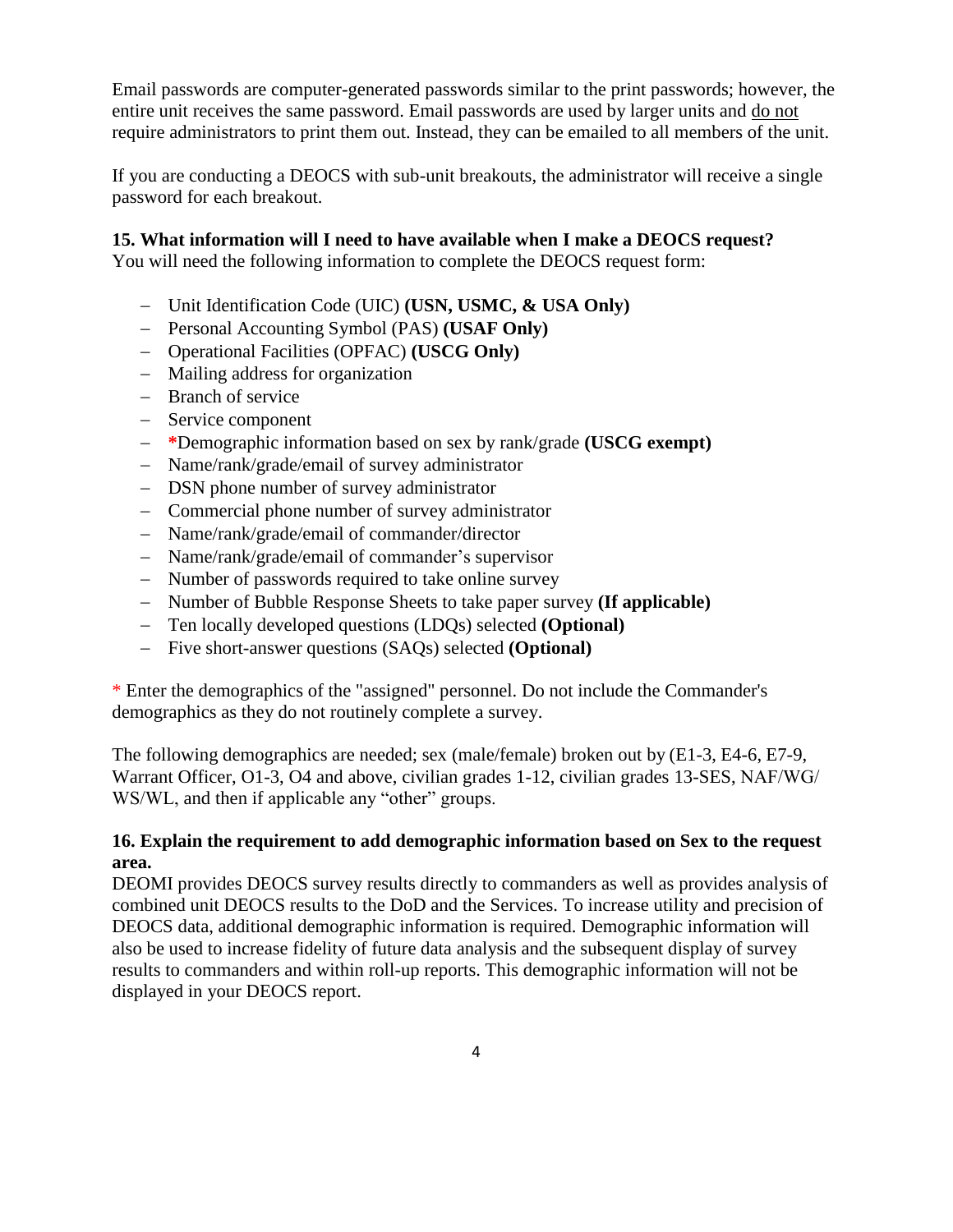#### **17. Can there be more than one survey administrator for the same unit?**

No. There can only be one official survey administrator for each DEOCS request made.

#### **18. What different options are available to complete the DEOCS survey?**

You have three survey options available to you. (1) You can have individuals complete the survey online from any computer that has an internet connection. (2) You can have individuals complete the survey in paper form. (3) You can use a combination of the online and paper form for the same unit.

#### **a. How does the online survey option work?**

The first thing you need to know is how many individuals you want to complete the online survey. You need this number because this is the number of online survey password letters or authorizations you will be asking for when you complete the DEOCS request form. If you want 100 of your personnel to take the survey online then you ask for 100 online survey passwords. This applies to both "email passwords" and "print passwords." Upon approval of your DEOCS request, a file with the number of "print password" letters you requested will be made available to you. You can download, print, and hand them out. Each letter contains a different password along with instructions on where to go to take the survey. The print password access code can only be used by one person to complete a survey. Once it has been used, it becomes invalid. It is very important that you never make a copy of an existing password letter. "Email Passwords," once triggered by the administrator, are sent directly to the Administrator's email system or accessed within your assigned SAAS account, from there they can email them to all members of the unit. If you are conducting a DEOCS with sub breakouts, then the administrator will receive a single password for each breakout. You will have the opportunity to request additional survey password letters anytime you need to. You will also need to establish the timeframe you want individuals to take the survey online. When making your DEOCS request, you will be asked for the start and stop dates for your online survey. Remember to give yourself enough time to receive the password letters, download and pass them out, and ample time for individuals to complete the survey. At a minimum, your start date should be no earlier than five workdays from the date of your request. You should establish a stop date around 20 days from your established start date. You have the ability to modify your stop date anytime you need to.

#### **b. How does the paper survey option work?**

The first thing you need to know is how many individuals are going to participate in the survey in paper form. You need this number because that is the number of bubble response sheets you will be asking for when you make your DEOCS request. Each individual completing a survey will be provided a Scantron bubble response sheet. The Scantron bubble sheets are mailed to you within 72 hours after your request for DEOCS has been approved. They are mailed to the address you provide in the DEOCS request form. Once you receive the Scantron bubble response sheets, you pass them out along with a copy of the DEOCS survey and individuals complete them. You then forward only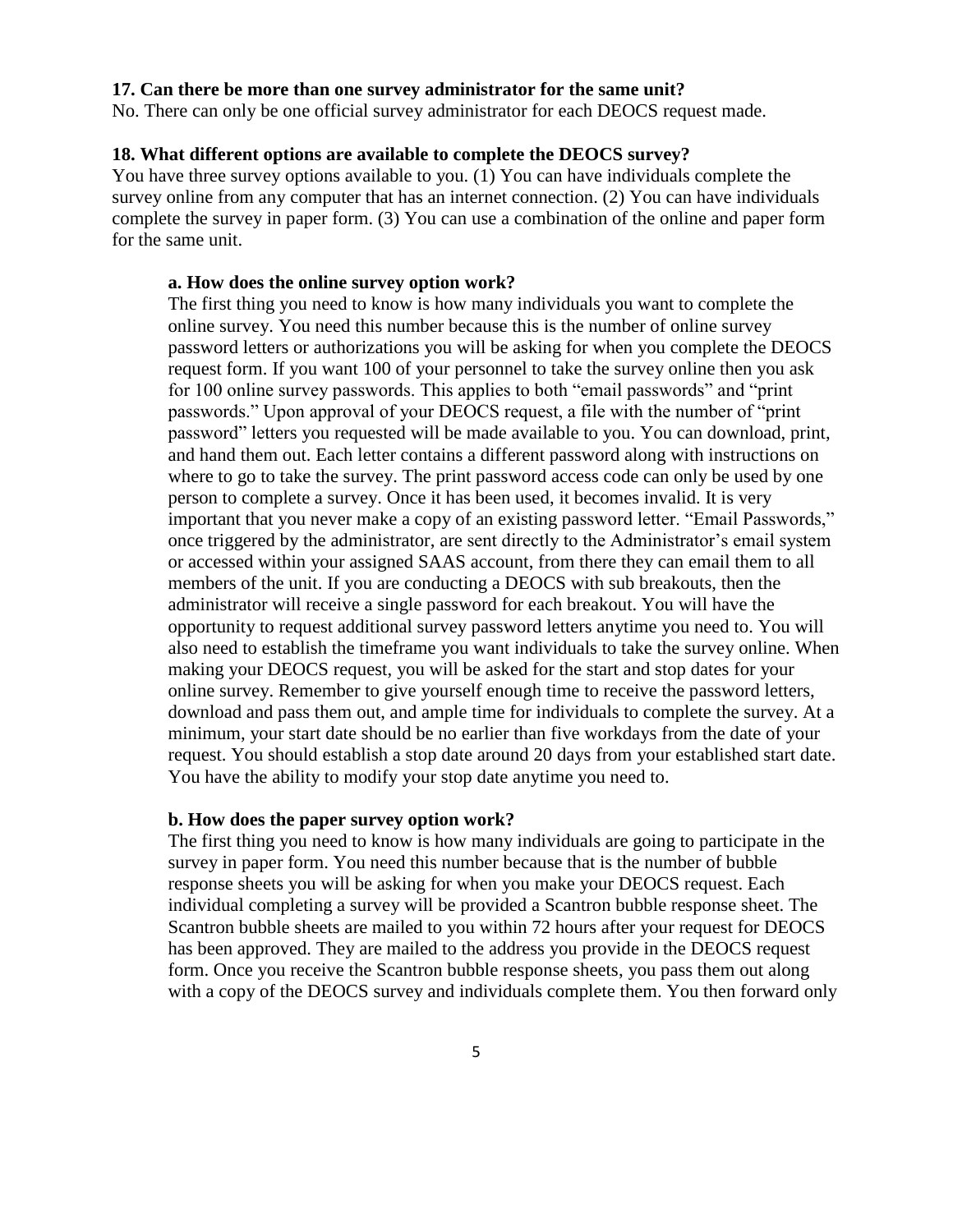the bubble sheets answers back to us for processing, the administrator keeps all the comments and processes them at the unit.

## **c. How does the combination of using the online and paper survey options work?**

The instructions locations in question 18a - b apply. If you have 100 individuals participating in the DEOCS assessment and you want 50 to take the survey online and 50 to take the paper version then you provide this information on the DEOCS request form and distribute online passwords and paper surveys and bubble sheets as required.

## **19. Can I reenter the survey once I start it?**

Yes, but only if you are using print passwords. We still request that you complete the DEOCS in one sitting, but if you have to exit the survey or you lose Internet connection, you can reenter the survey from that last page completed using the initial password provided to you. Once you complete and submit your survey, that password becomes invalid. If you are using the email password option, then you must complete the survey in one sitting.

## **20. (PAPER VERSION) What method of mailing is used to send the SCANTRON bubble response sheets?**

DEOMI will send bubble response sheets using Priority Mail (USPS) at no cost to the unit. If you want to use Federal Express, it is paid by your command and is only available if an active FedEx account number has been provided on the DEOCS request form.

## **21. (PAPER VERSION) What do I do once I receive the SCANTRON bubble response sheets from you in the mail?**

By the time you receive the bubble response sheets, you will have received an email providing you with instructions of how to enter your SAAS. You will enter the site and download the paper DEOCS survey created specifically for your unit. This survey has minor differences from the sample papers survey located on the main deocs.net site, so ensure you only use the paper survey developed within your SAAS. If you requested locally developed questions, they will appear to the end of your standard DEOCS. Once downloaded, reproduce the number of surveys you need. Provide one DEOCS survey and one Scantron bubble response sheet to each individual taking the survey.

## **DO NOT MAKE COPIES OF THE SCANTRON BUBBLE RESPONSE SHEETS.** If you need more, contact us. Copies will not be accepted.

## REMEMBER TO:

- − Maintain the confidentiality of all survey materials and response forms.
- − Do not place individual names on any of the materials.
- − Administer the survey in a non-threatening environment.
- − Do not encourage respondents to answer in a certain way.
- − Stress that honesty is important.
- − Timeliness of administration is important.
- − Inform respondents to use black/blue ink or a #2 lead pencil and erase any stray marks.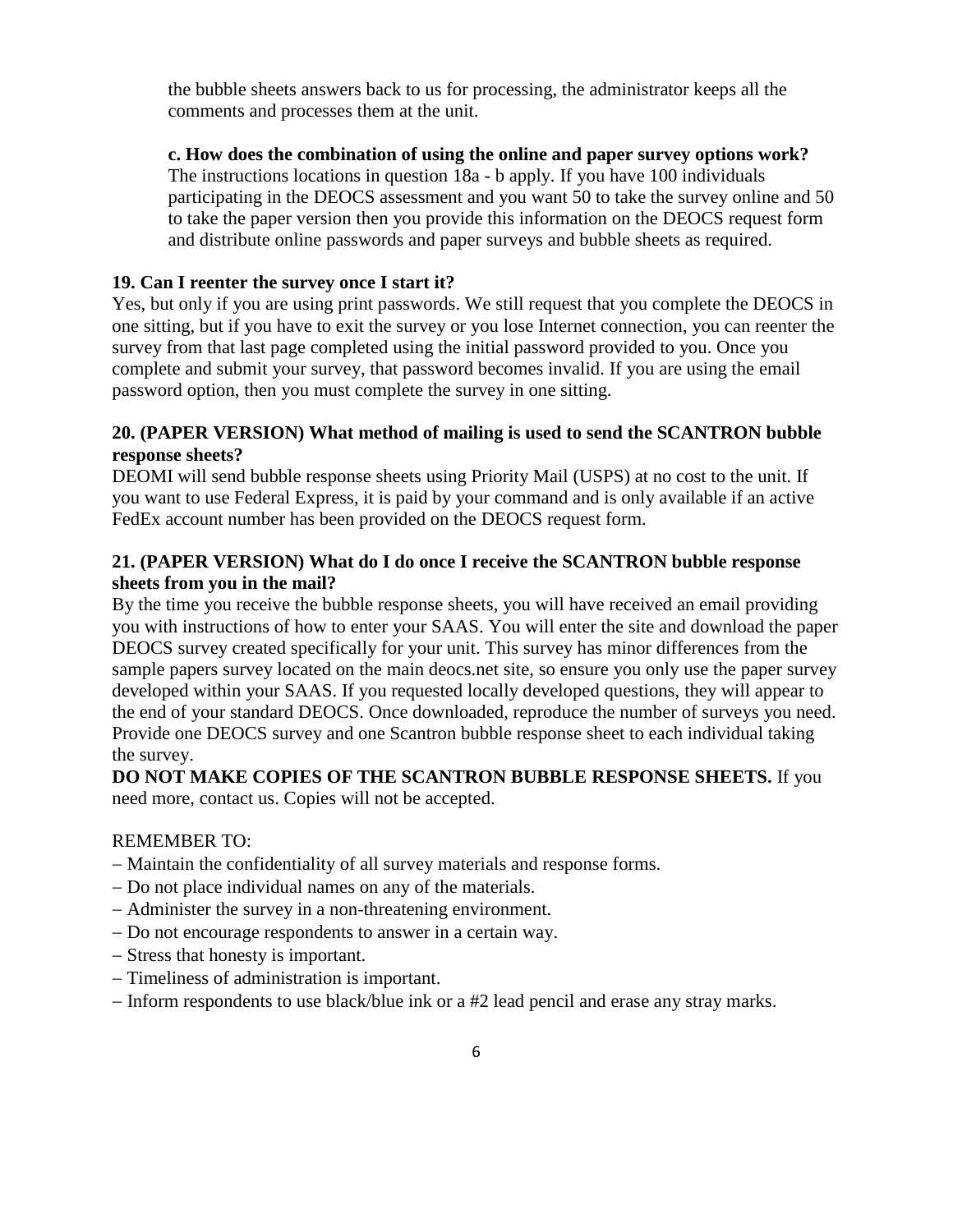- − Inform respondents to provide one response per question and to not fold, staple, or damage the response sheet.
- − Once administration is complete, collect Scantrons bubble response sheets and return them to DEOMI.
- − If you have breakouts, separate Scantrons into stacks by breakout, label accordingly before mailing to DEOMI.
- − Ensure all written comments are kept locally (Do not send comments to DEOMI) and remove any staples from Scantron sheets.

## **22. (PAPER VERSION) What address do I use to mail the SCANTRON bubble response sheets? Return all response sheets (used and unused) to:**

DEOMI/DEOCS 366 TUSKEGEE AIRMEN DRIVE PATRICK AFB, FL 32925

## **23. I received the following message when trying to request the final report "***send survey data***."**

This is a combination or paper survey. The system is waiting for the Scantrons to be processed by DEOMI to run the report. You must mail the paper surveys to DEOMI to be process in order to request the final report. If no paper survey were used, please contact DEOCS Support to trigger the report as an online only.

# **24. I received the Scantrons answer sheets but not the questionnaire.**

Log in to your SAAS at www.deocs.net/saas review your assessment profile to make sure all the information is correct. On the side menu, select "Print Paper Survey" to obtain the survey and reproduce as needed. If you did not receive your SAAS information via email, contact DEOCS Support.

# **25. The commander wants to break up the overall unit into different sections so he/she can receive a separate report for the different sections. How do we accomplish this?**

You will need to determine how you want the DEOCS administered prior to making your request. It is common for a commander to want a separate report for each subordinate unit, group, department, or section within the organization. You accomplish this by selecting "Yes" when asked the question, "Does your command require individual sub-breakout surveys" on the request form. You will then indicate how many separate reports and input the "Name/Title" of the unit, group, department, or section.

# **26. Will an overall combined report for sub-breakouts be provided?**

Yes. You will receive reports for the individual breakouts (if they have at least 16 completed surveys) and one overall report for the entire DEOCS.

# **27. Can I list separate Commanders or UIC/PAS Code/OPFAC for Breakouts?**

Yes, you have the ability to add different UICs/PAS Codes/OPFACs for each breakout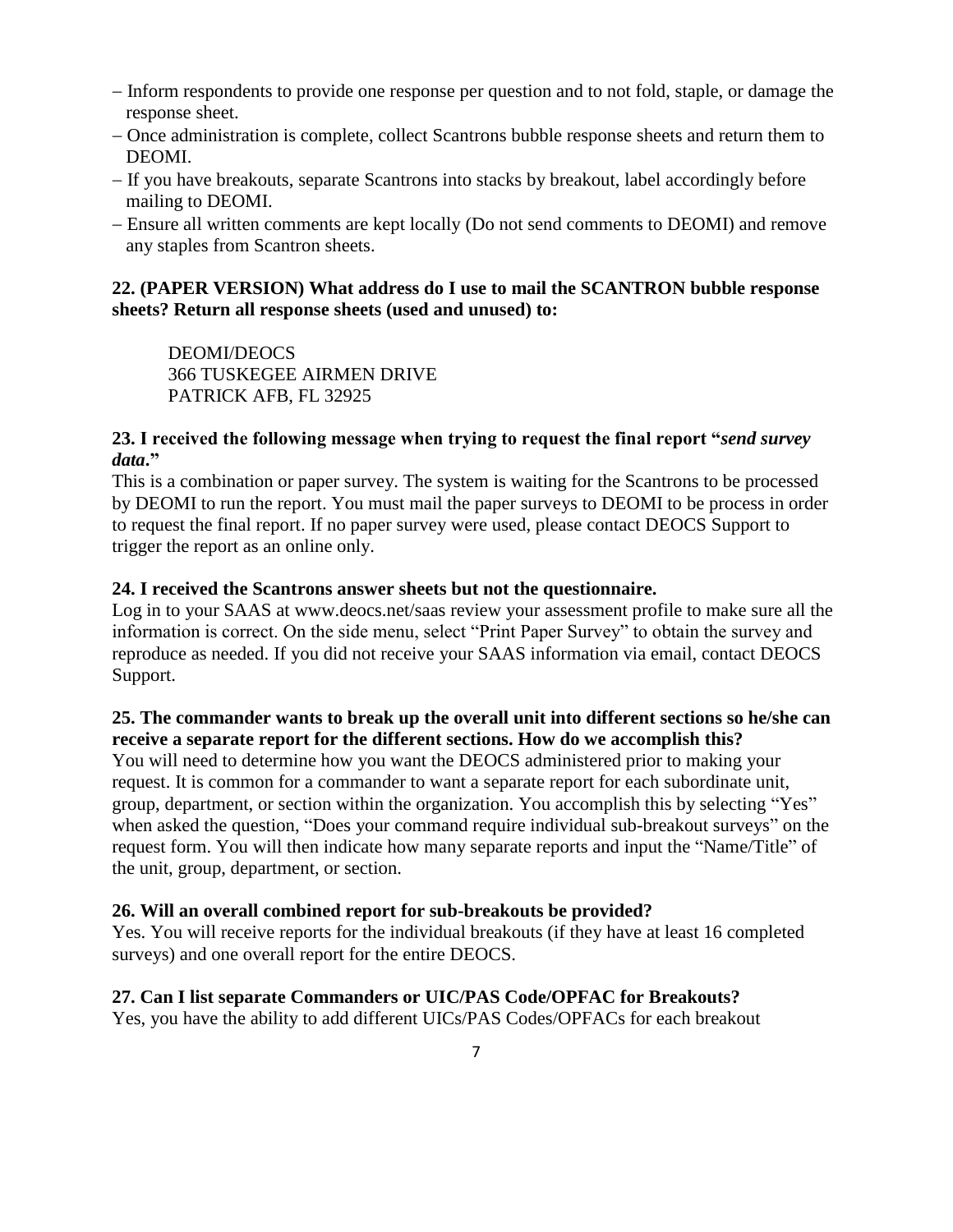requested. When you change the breakout UIC, the system will allow you to modify the Commanders name and email address. This change will also trigger a modification to the Commander's name on the password letter and breakout DEOCS report cover page.

### **28. The request area is asking me for a "Unit Type," can you explain the list?**

Each Service has its own list of unit types. Unit types are only overall activities or functions within each Service (e.g. Aviation, Medical, Infantry, Support, etc…). This selection will be used to provide an additional level of analysis in section III, Unit Summary of the DEOCS report. That analysis will allow a Commander to view and compare their unit's favorability percentage up against a similar (unit) type percentage within only that Service and also their overall Service's percentage itself.

### **29. What should I do when I get final DEOCS report?**

After the survey stop date, the administrator must sign into his/her account and request the report. The report should be ready for download within 4–6 working days. Upon the report being generated, the commander's supervisor, the requesting commander, and the survey administrator will all receive a notification email stating the survey has been generated and is available for download. This email will also include the administrator account information so all parties can access the system and retrieve the PDF survey report.

Additionally, once the report is generated, ensure you print the report and save it to your computer. Your SAAS account will close out 60 days after the report is generated. DEOMI only keeps reports on file for 90 days, so it is the responsibility of the administrator or unit to secure a copy of the report for historical purposes.

### **30. How can I request more passwords?**

You can request more passwords from your SAAS. Log into your account and go to "add/download passwords" then click on "add more passwords" to increase authorizations or passwords. You can change the number of distributed passwords to reflect the correct percentage.

### **31. What is the completion rate needed to receive a meaningful report?**

The DEOCS averages a 43% return rate DoD-wide. DEOMI does not recommend a specific percentage of completion to receive a meaningful report. Remember that the higher the completion rate, the higher the confidence level of your unit's perceptions, feelings, and opinions.

### **32. I am trying to conduct the survey, but the passwords are not working.**

The passwords will not work until the survey start date entered on the initial request. You can modify the start or end date to activate or reactivate the passwords.